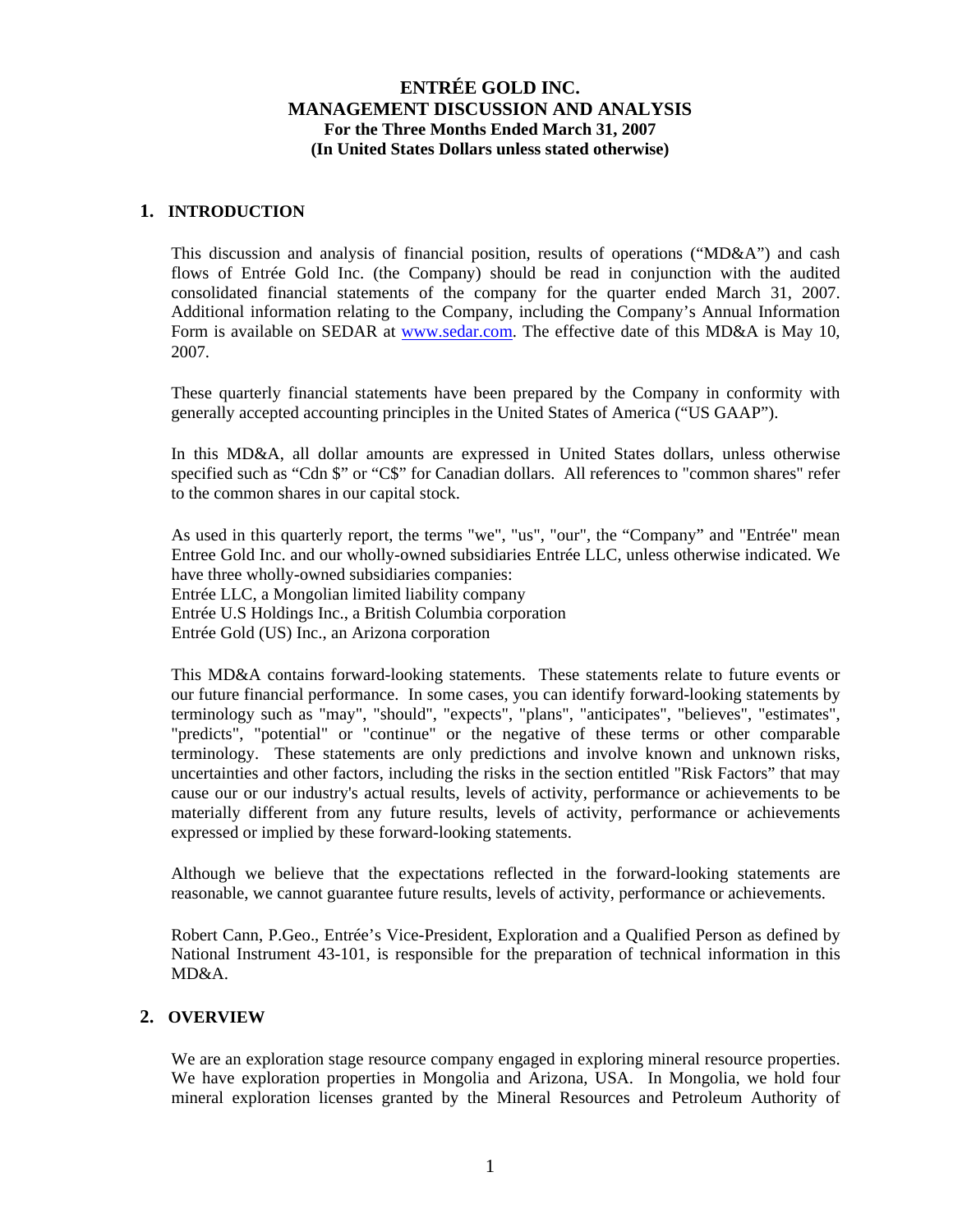Mongolia, a division of the government of Mongolia. All of these mineral exploration licenses have been registered in the name of our Mongolian subsidiary Entrée LLC.

We have also entered into an option agreement to acquire a property in the Safford district of Arizona, USA.

The Company trades on three stock exchanges: the Toronto Stock Exchange (TSX:ETG), the American Stock Exchange (AMEX:EGI) and the Frankfurt Stock Exchange (FWB:EKA, WKN 121411).

### **Equity Participation and Earn-In Agreement with Ivanhoe Mines Ltd.**

We entered into an arm's-length Equity Participation and Earn-In Agreement dated October 15, 2004, with Ivanhoe Mines Ltd. ("Ivanhoe"), an unrelated Yukon corporation which owns a copper-gold deposit known as Oyu Tolgoi, or 'Turquoise Hill', which is located adjacent to our Lookout Hill property. This agreement provided that, upon satisfaction of certain conditions, Ivanhoe would:

- subscribe for 4,600,000 units of our company for C\$1.00 per unit, with each unit consisting of one common share of our company and one share purchase warrant entitling the holder to purchase one additional common share of our company for a purchase price of C\$1.10 for two years from the date of purchase. Ivanhoe subsequently exercised the warrants and now owns 14.7% of Entrée.
- have the right, during an earn-in period beginning on closing of the subscription for units and ending, at the latest, on the eighth anniversary of that closing date (subject to earlier expiration as specified in the agreement), to earn a participating interest in a mineral exploration and, if warranted, development and mining project to be conducted by Ivanhoe Mines Ltd. on a portion of our company's Lookout Hill property consisting of approximately 40,000 hectares of the land area of our Lookout Hill property shown on the map below. The amount of the participating interest in the project will vary depending on the amount of money that Ivanhoe expends on the project during the earn-in period, but the agreement provides that Ivanhoe can earn a 51% interest by expending an aggregate of at least \$20,000,000 during the earn-in period, a 60% interest by expending an aggregate of at least \$27,500,000 during the earn-in period, or a sliding percentage interest, depending on the depth from which minerals are extracted from the project, of between 70% and 80% by expending an aggregate of at least \$35,000,000 during the earn-in period. To December 31, 2006, Ivanhoe has advised us that they have spent approximately \$17 million on the project.
- have the right to nominate one member of our Board of Directors until the earlier to occur of (a) the expiration of the earn-in period, or (b) the date upon which Ivanhoe ceases to own at least ten percent (10%) of our issued and outstanding common shares (assuming the exercise by Ivanhoe of all securities convertible into our common shares).

In addition, the Equity Participation and Earn-In Agreement gives to Ivanhoe a pre-emptive right to such percentage of any offering of securities of our company as will enable them to preserve their ownership percentage in our company which, after the acquisition of the 4,600,000 units,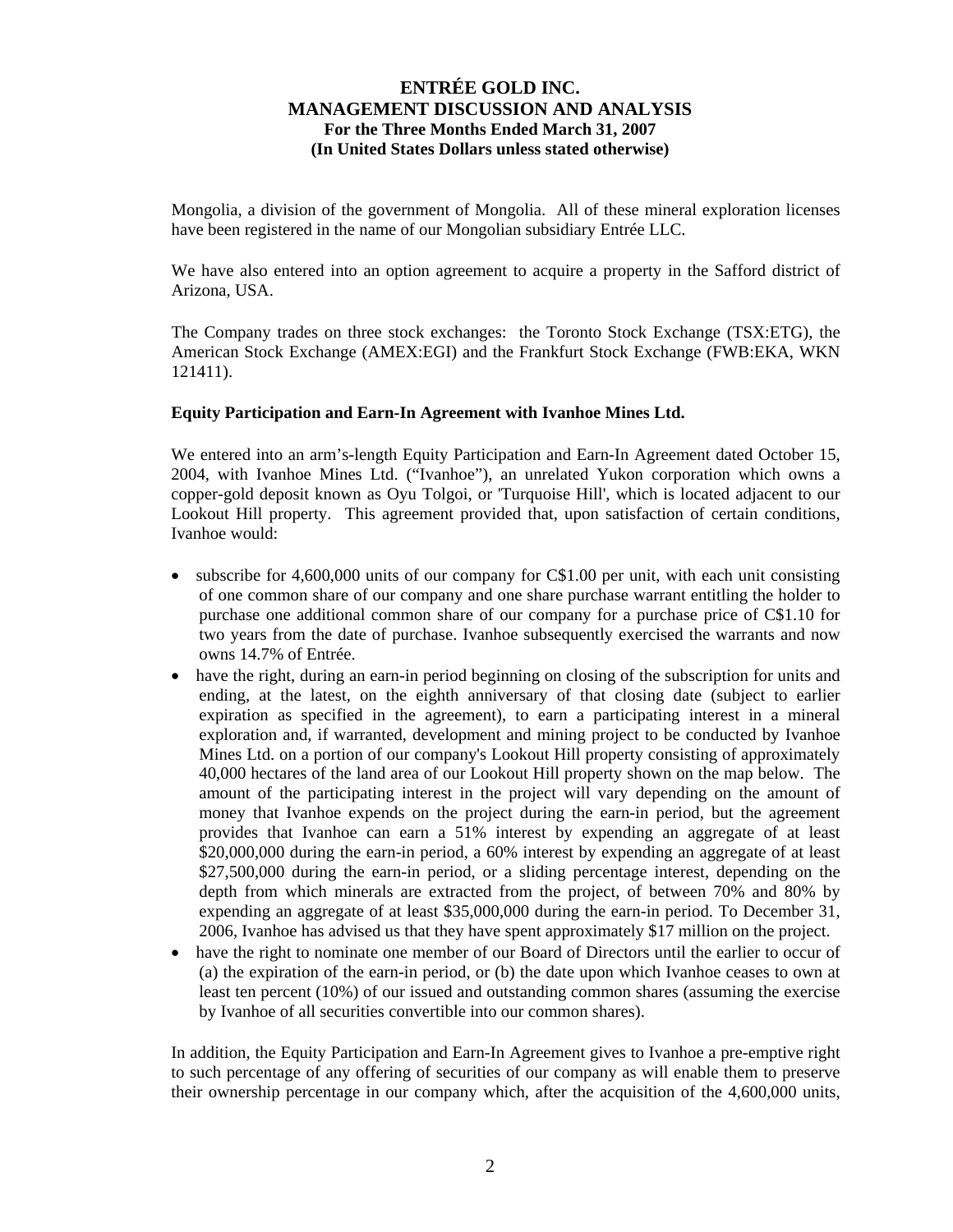would be approximately 9% prior to exercise of any of their share purchase warrants and could, upon the exercise of the latter, go as high as 17% of our issued and outstanding common shares. In June 2005, Ivanhoe exercised its 4,600,000 share purchase warrants (see below).

The portion of our property subject to the Equity Participation and Earn-In Agreement, which is referred to in the agreement as the "Project Property", is shown below:

# Entree Gold Inc./Ivanhoe Mines Ltd. **Project Property Boundaries**



We closed the private placement described in the Equity Participation and Earn-In Agreement on November 9, 2004, at which time Ivanhoe purchased the 4,600,000 units described above.

We believe that the Equity Participation and Earn-In Agreement represents a significant milestone in the development of our company. It has enabled us to raise money that we can use to pursue our exploration activities on the balance of our Lookout Hill property and elsewhere. It has the potential, depending on how much money Ivanhoe actually expends on the project during the earn-in period, to enable the exploration of that portion of our Lookout Hill property at little or no cost to our company.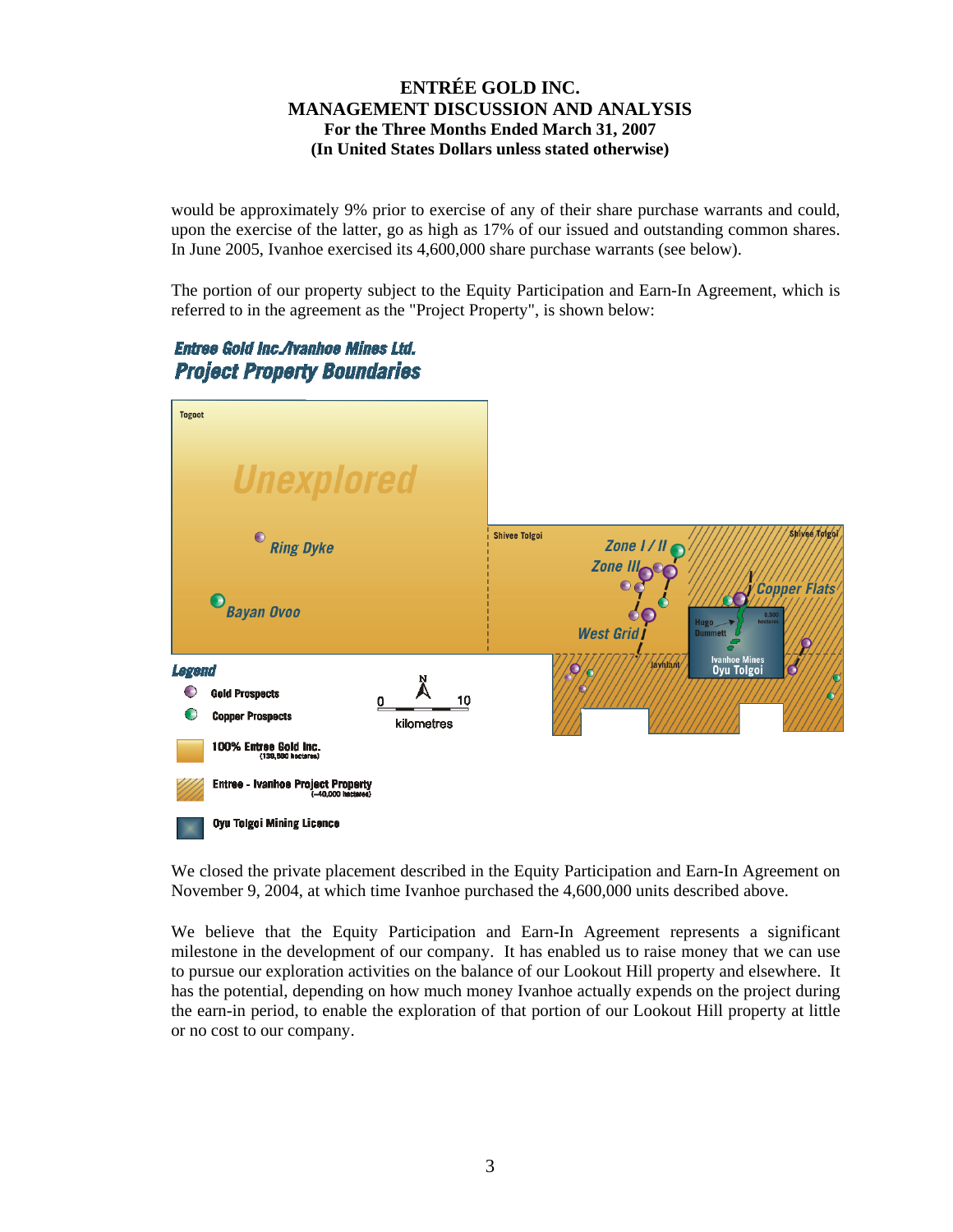## **Investment by Rio Tinto in Entrée Gold Inc.**

In June 2005, Rio Tinto (one of the world's largest mining and exploration companies), through its wholly owned subsidiary, Kennecott Canada Exploration Inc. (collectively, "Rio Tinto") completed a private placement into Entrée, whereby they purchased 5,665,730 units at a price of C\$2.20 per unit, which consisted of one Entrée common share and two warrants (one "A" warrant and one "B" warrant). Two "A" warrants entitle Rio Tinto to purchase one Entrée common share for C\$2.75 within two years; two "B" warrants entitle Rio Tinto to purchase one Entrée common share for C\$3.00 within two years. Proceeds from Rio Tinto's investment were \$10,170,207. Ivanhoe exercised its pre-emptive right to maintain proportional ownership of Entrée's shares and thereby exercised its warrant for 4,600,000 shares at C\$1.10, resulting in proceeds to Entrée of \$4,069,214. In July Ivanhoe took part in the private placement, purchasing 1,235,489 units, resulting in further proceeds to Entrée of \$2,217,209. Rio Tinto purchased an additional 641,191 units of the private placement to maintain proportional ownership, resulting in further proceeds of \$1,150,681.

At March 31, 2007, Ivanhoe now owns approximately 14.7% of Entrée's issued and outstanding shares with the potential to hold up to a total of 16.2% upon the exercise of warrants.

At March 31, 2007, Rio Tinto now owns approximately 8.9% of Entrée's issued and outstanding shares with the potential to hold up to a total of 16.3% upon the exercise of warrants.

Ivanhoe is required to vote its shares as our board of directors direct on all matters pertaining to the appointment of directors, the appointment and remuneration of our auditors and all other matters to be submitted to our stockholders except for "extraordinary" matters. "Extraordinary" matters are matters requiring a special majority (66.33%), the vote of a majority of disinterested stockholders and matters where Ivanhoe or Rio Tinto is precluded from voting.

### **Investment by Rio Tinto in Ivanhoe Mines Ltd.**

In October 2006, Rio Tinto announced that it had agreed to invest up to \$1.5 billion to acquire up to a 33.35% interest in Ivanhoe. The proceeds from this investment were targeted to fund the joint development of the Oyut Tolgoi copper-gold project. The Company believes this investment is a major vote of confidence by one of the world's pre-eminent mining companies in both the Oyu Tolgoi deposit and in the country of Mongolia.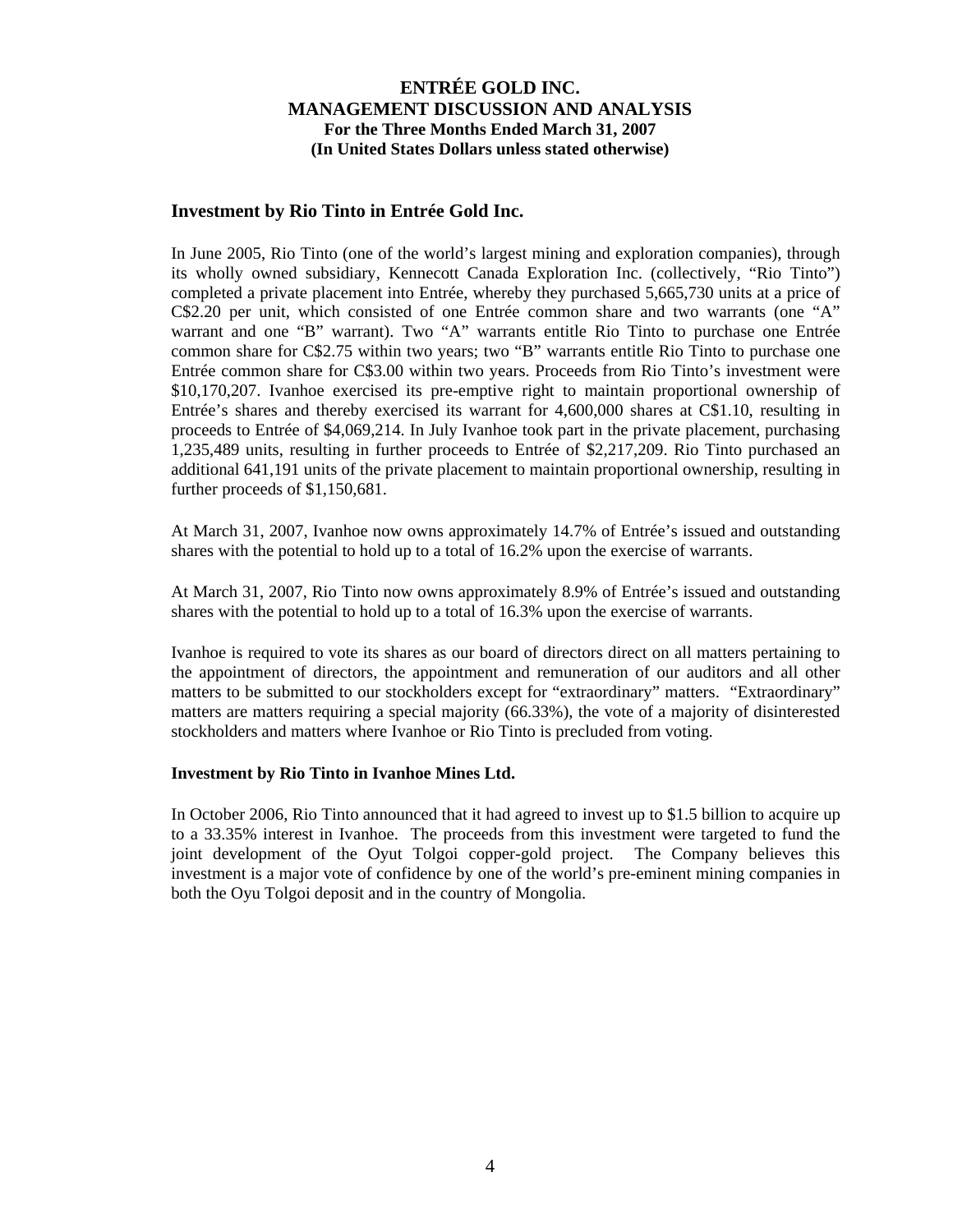### **Corporate Information**

Our corporate headquarters are located in Vancouver, British Columbia, but we conduct all of our operations in Mongolia through our wholly-owned subsidiary, Entrée LLC. We maintain an office for this purpose in Ulaanbaatar, the capital of Mongolia. Our Mongolian office is staffed by our Vice-President, Exploration, an operations manager, an office administrator, two office assistants, and a full-time accountant.

We believe that Entrée is in sound financial condition and well positioned to build upon the value of our company, both in terms of our arrangement with Ivanhoe and our exciting and promising prospects elsewhere. As part of our ongoing strategy, we are also actively seeking quality acquisitions to complement our existing portfolio. In February 2006, Entrée entered into an option agreement to acquire three licenses in northwestern Mongolia, collectively referred to as the Oyut Tolgoi project. Based on due diligence conducted, we chose not to proceed with the acquisition of these licenses. In May 2006, Entrée entered into an option agreement to acquire the Sol Dos prospect in southeastern Arizona, USA. The Company conducted geophysical surveys in the fall of 2006, to delineate potential drill targets. Results of this preliminary exploration program were announced in January 2007. A drilling program began in 2007.

## **Mineral Resource Estimate**

On February 1, 2006, Entrée announced that a mineral resource estimate prepared by Ivanhoe under the supervision of AMEC Americas Limited ("AMEC") had delineated an initial Inferred Resource for the northern extension of the Hugo North deposit (the "Hugo North Extension") on the Copper Flats area of Entrée's Shivee Tolgoi license, in the South Gobi region of Mongolia. The drilling and exploration work that resulted in the preparation of this Inferred Resource estimate was conducted in order for Ivanhoe to earn an interest in Lookout Hill.

In March 2007, the Company announced that an updated mineral resource estimate had been calculated, based on in-fill drilling conducted by Ivanhoe through November 1, 2006. The updated mineral resource estimate was prepared by AMEC Americas Limited ("AMEC") and the corresponding technical report was filed on April 3, 2007 on SEDAR [\(www.sedar.com\)](http://www.sedar.com/). At a 0.6% copper equivalent cut-off, the Hugo North Extension is now estimated to contain an Indicated Resource of 117 million tonnes grading 1.80% copper and 0.61 g/t gold (a copper equivalent grade of 2.19%). This Indicated Resource is estimated to contain 4.6 billion pounds of copper and 2.3 million ounces of gold. In addition, the Hugo North Extension is estimated to contain an inferred resource of 95.5 million tonnes grading 1.15% copper and 0.31 g/t gold (a copper equivalent grade of 1.35%). The contained metal estimated within the Inferred Resource portion of the Hugo North Extension is 2.4 billion pounds of copper and 950,000 ounces of gold. For further information, see the Company's news release dated March 29, 2007 available on SEDAR.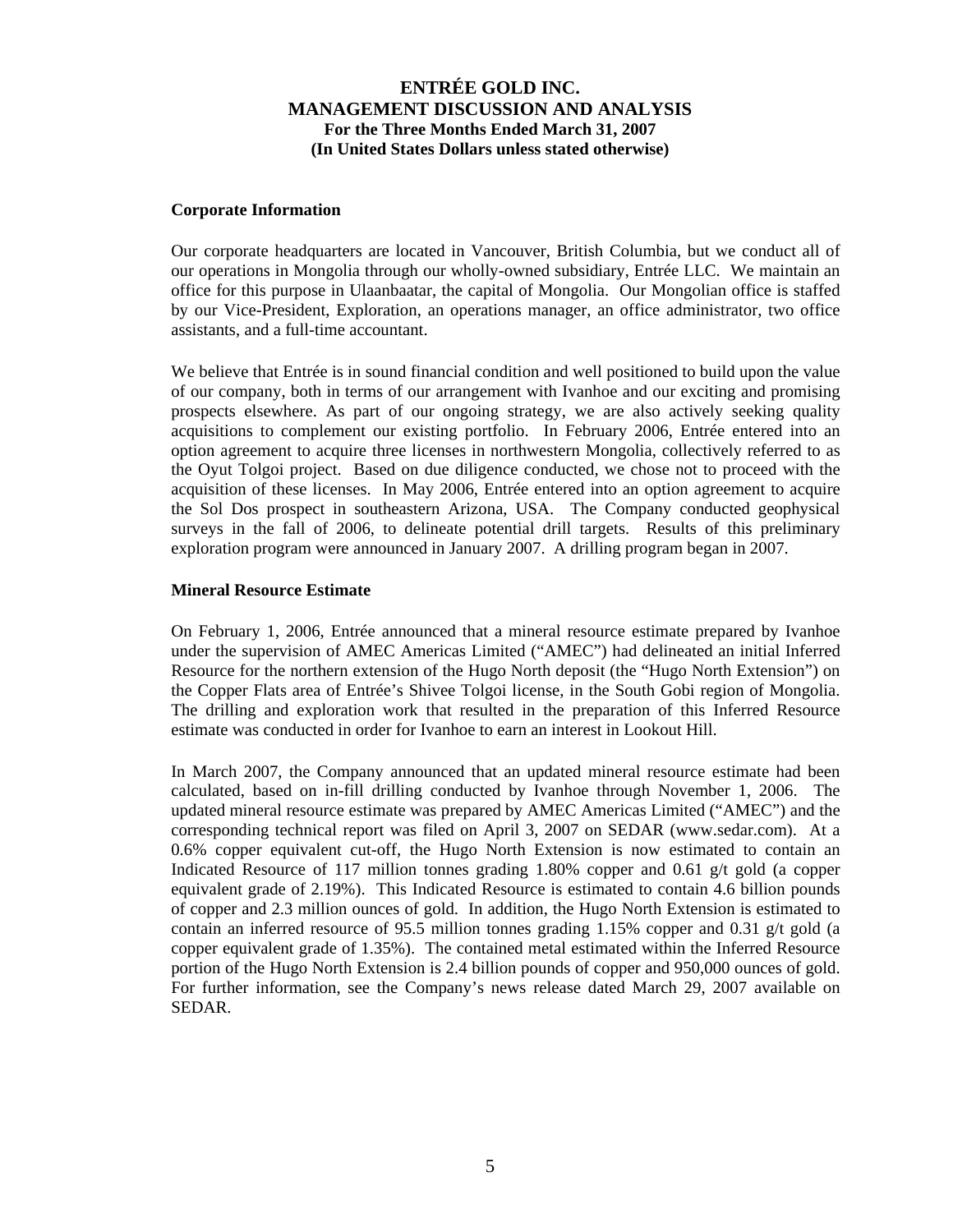## **Listing of Common Stock on Other Stock Exchanges**

Trading of our shares of common stock commenced on the AMEX effective July 18, 2005, under the trading symbol "EGI'. On April 24, 2006, Entrée began trading on the Toronto Stock Exchange and discontinued trading on the TSX Venture Exchange. The trading symbol remained "ETG". The Company is also traded on the Frankfurt Stock Exchange, under the trading symbol "EKA", and "WKN 121411".

## **3. REVIEW OF OPERATIONS**

Results of operations are summarized as follows:

|                                                   | Period ended<br>March 31,<br>2007 | Period ended<br>March 31, | 2006 |
|---------------------------------------------------|-----------------------------------|---------------------------|------|
| Depreciation                                      | \$<br>56,381 \$                   | 44,455                    |      |
| Escrow shares compensation                        |                                   |                           |      |
| General and administrative                        | 525,771                           | 462,997                   |      |
| Interest income                                   | (139,682)                         | (191, 719)                |      |
| Shareholder communications and investor relations | 224,250                           | 752,069                   |      |
| Mineral interests                                 | 456,917                           | 423,581                   |      |
| Stock-based compensation                          | 52,999                            | 240,393                   |      |
| Net loss                                          | 1,176,636 \$                      | 1,731,776                 |      |

Mineral properties expenditures are summarized as follows:

|                               | Period ended<br>March 31,<br>2007 | Period ended<br>March 31,<br>2006 |
|-------------------------------|-----------------------------------|-----------------------------------|
| Lookout Hill                  | \$<br>314,041 \$                  | 287,967                           |
| Manlai                        | 78,501                            | 151,818                           |
| Sol Dos                       | 79,393                            |                                   |
| Other                         | 37,981                            | 75,031                            |
| Total costs                   | 509,916                           | 514,816                           |
| Less stock-based compensation | (52,999)                          | (91, 235)                         |
| Total expenditures, cash      | \$<br>456,917 \$                  | 423,581                           |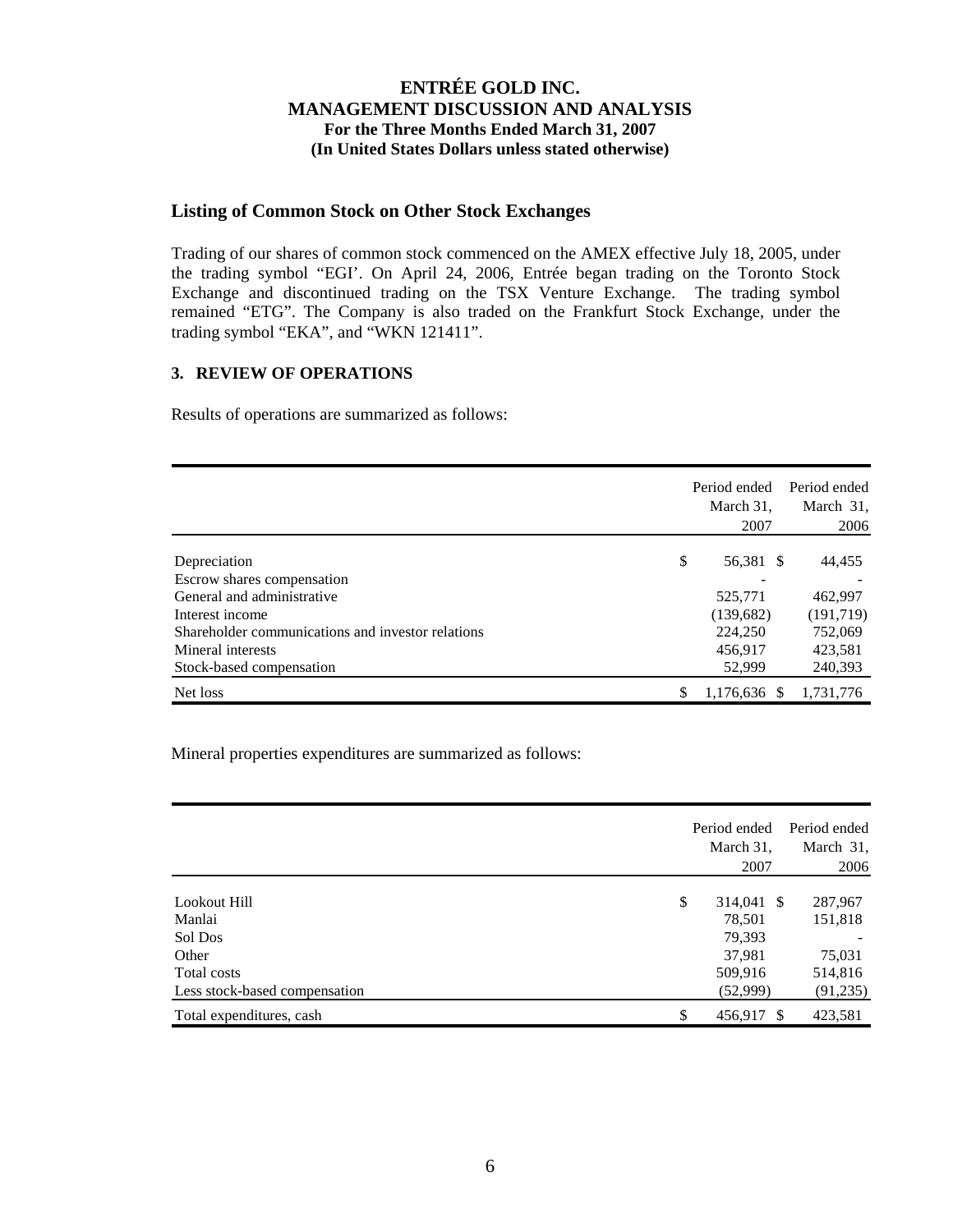## **A) EXPLORATION**

### **I) Ivanhoe Earn-in**

Under an "Earn-In Agreement" announced in October 2004, Ivanhoe has the right to earn an interest in approximately 40,000 hectares of Entrée's 179,500 hectare Lookout Hill property. By the terms of the agreement, Ivanhoe must spend a minimum of \$20,000,000 over 5 years in order to earn any interest in the mineral rights to the project property and may acquire up to a 70% interest in mineralization above a depth of 560 metres and an 80% interest in mineralization below a depth of 560 metres by spending \$35,000,000 over 8 years. Thereafter, Entrée has the right to require Ivanhoe to fund its share of subsequent joint venture costs through to production by debt financing, to be recovered from production cash flow. To December 31, 2006 Ivanhoe has advised us that they have spent approximately \$17 million on the project.

### **i) Hugo North Extension**

On February 1, 2006**,** Entrée announced that an initial mineral resource estimate prepared by Ivanhoe under the supervision of AMEC Americas Limited ("AMEC") had delineated an initial Inferred Resource for the Hugo North Extension on the Copper Flats area of Entrée's Shivee Tolgoi license, in the South Gobi region of Mongolia. The resource estimate was the result of Ivanhoe's aggressive work program that defined a 625 metre extension to the Hugo North Deposit on Entrée's property and outlined some extremely rich copper-gold mineralization.

This initial Copper Flats Inferred Resource was estimated to be 190 million tonnes at an average grade of 1.57% copper and 0.53 grams of gold per tonne  $(g/t)$  for a copper equivalent grade of 1.91%, at a 0.6% copper equivalent cut-off. At the 0.6% copper equivalent cut-off, the Inferred Resource is estimated to contain 6.6 billion pounds of copper and 3.2 million ounces of gold.

In March 2007, the Company announced that an updated mineral resource estimate had been calculated, based on in-fill drilling conducted by Ivanhoe through November 1, 2006. The updated mineral resource estimate was prepared by AMEC and the corresponding technical report was filed on April 3, 2007 on SEDAR [\(www.sedar.com\)](http://www.sedar.com/). At a 0.6% copper equivalent cut-off, the Hugo North Extension is now estimated to contain an Indicated Resource of 117 million tonnes grading 1.80% copper and 0.61 g/t gold (a copper equivalent grade of 2.19%). This Indicated Resource is estimated to contain 4.6 billion pounds of copper and 2.3 million ounces of gold (Table 1). In addition the Hugo North Extension is estimated to contain an inferred resource of 95.5 million tonnes grading 1.15% copper and 0.31 g/t gold (a copper equivalent grade of 1.35%). The contained metal estimated within the Inferred Resource portion of the Hugo North Extension is 2.4 billion pounds of copper and 950,000 ounces of gold. See table below for details. For further information, see the Company's news release dated March 29, 2007 available on SEDAR.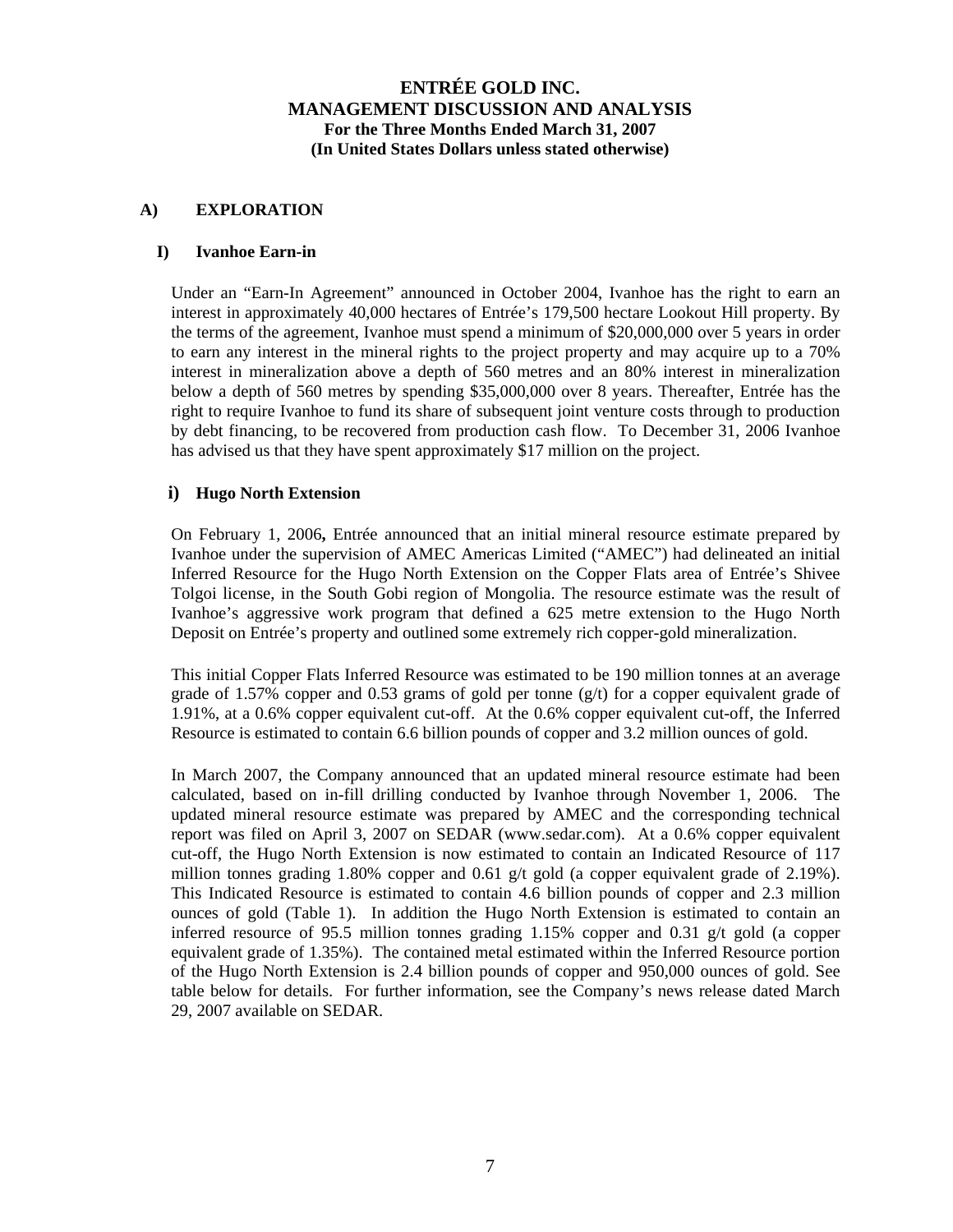### **Cautionary Note to U.S. Investors concerning estimates of Inferred Resources.**

This section uses the term "Inferred Resources." We advise U.S investors that while this term is recognized and required by Canadian regulations, the U.S. Securities and Exchange Commission does not recognize it. "Inferred Resources" have a great amount of uncertainty as to their existence, and great uncertainty as to their economic and legal feasibility. It cannot be assumed that all or any part of the Inferred Mineral Resource will ever be upgraded to a higher category. Under Canadian rules, estimates of Inferred Mineral Resources may not form the basis of feasibility or pre-feasibility studies, except in rare cases. **U.S. investors are cautioned not to assume that part or all of an Inferred Resource exists, or is economically or legally minable.** 

## **Table 1: Hugo North Extension Indicated and Inferred Mineral Resource on the Entrée/Ivanhoe Shivee Tolgoi Joint Agreement Property as of February 20, 2007 at various Copper-Equivalent cut-off grades**

|                  | CuEq    | <b>Tonnage</b> | <b>Copper</b> | Gold  | CuEq | <b>Contained Metal</b> |           |                      |
|------------------|---------|----------------|---------------|-------|------|------------------------|-----------|----------------------|
| <b>Class</b>     | Cut-off | (tonnes)       | (%)           | (g/t) | (%)  | Cu ('000 lb)           | $Au$ (oz) | <b>CuEq('000 lb)</b> |
| <b>Indicated</b> | 3.5     | 22,300,000     | 3.68          | 1.43  | 4.59 | 1,809,000              | 1,030,000 | 2,257,000            |
|                  | 3.0     | 32,000,000     | 3.36          | 1.29  | 4.18 | 2,370,000              | 1,330,000 | 2,949,000            |
|                  | 2.5     | 42,400,000     | 3.08          | 1.17  | 3.83 | 2,879,000              | 1,590,000 | 3,580,000            |
|                  | 2.0     | 52,300,000     | 2.84          | 1.09  | 3.53 | 3,275,000              | 1,830,000 | 4,070,000            |
|                  | 1.5     | 65,400,000     | 2.56          | 0.96  | 3.17 | 3,691,000              | 2,020,000 | 4,571,000            |
|                  | 1.25    | 74,300,000     | 2.39          | 0.88  | 2.96 | 3,915,000              | 2,100,000 | 4,849,000            |
|                  | 1.0     | 84,800,000     | 2.22          | 0.80  | 2.73 | 4,150,000              | 2,180,000 | 5,104,000            |
|                  | 0.9     | 89,700,000     | 2.14          | 0.77  | 2.63 | 4,232,000              | 2,220,000 | 5,201,000            |
|                  | 0.8     | 96,700,000     | 2.04          | 0.72  | 2.50 | 4,349,000              | 2,240,000 | 5,330,000            |
|                  | 0.7     | 107,400,000    | 1.91          | 0.66  | 2.33 | 4,522,000              | 2,280,000 | 5,517,000            |
|                  | 0.6     | 117,000,000    | 1.80          | 0.61  | 2.19 | 4,643,000              | 2,290,000 | 5,649,000            |
|                  | 0.5     | 123,900,000    | 1.73          | 0.58  | 2.10 | 4,726,000              | 2,310,000 | 5,736,000            |
|                  | 0.4     | 130,300,000    | 1.67          | 0.55  | 2.02 | 4,797,000              | 2,300,000 | 5,803,000            |
|                  | 0.3     | 137,900,000    | 1.59          | 0.52  | 1.92 | 4,834,000              | 2,310,000 | 5,837,000            |
| <b>Inferred</b>  | 3.5     | 1,400,000      | 3.32          | 1.03  | 3.98 | 102,000                | 50,000    | 123,000              |
|                  | 3.0     | 3,600,000      | 2.97          | 0.88  | 3.53 | 236,000                | 100,000   | 280,000              |
|                  | 2.5     | 5,900,000      | 2.68          | 0.87  | 3.23 | 349,000                | 170,000   | 420,000              |
|                  | 2.0     | 11,000,000     | 2.20          | 0.86  | 2.75 | 534,000                | 300,000   | 667,000              |
|                  | 1.5     | 29,100,000     | 1.73          | 0.58  | 2.10 | 1,110,000              | 540,000   | 1,347,000            |
|                  | 1.25    | 45,000,000     | 1.55          | 0.46  | 1.84 | 1,538,000              | 670,000   | 1,825,000            |
|                  | 1.0     | 62,200,000     | 1.39          | 0.39  | 1.64 | 1,906,000              | 780,000   | 2,249,000            |
|                  | 0.9     | 70,000,000     | 1.33          | 0.37  | 1.56 | 2,053,000              | 830,000   | 2,407,000            |
|                  | 0.8     | 78,300,000     | 1.27          | 0.34  | 1.49 | 2,192,000              | 860,000   | 2,572,000            |
|                  | 0.7     | 87,000,000     | 1.21          | 0.32  | 1.42 | 2,321,000              | 900,000   | 2,724,000            |
|                  | 0.6     | 95,500,000     | 1.15          | 0.31  | 1.35 | 2,421,000              | 950,000   | 2,842,000            |
|                  | 0.5     | 105,200,000    | 1.09          | 0.29  | 1.27 | 2,528,000              | 980,000   | 2,945,000            |
|                  | 0.4     | 127,600,000    | 0.96          | 0.26  | 1.13 | 2,701,000              | 1,070,000 | 3,179,000            |
|                  | 0.3     | 152,400,000    | 0.85          | 0.23  | 1.00 | 2,856,000              | 1,130,000 | 3,360,000            |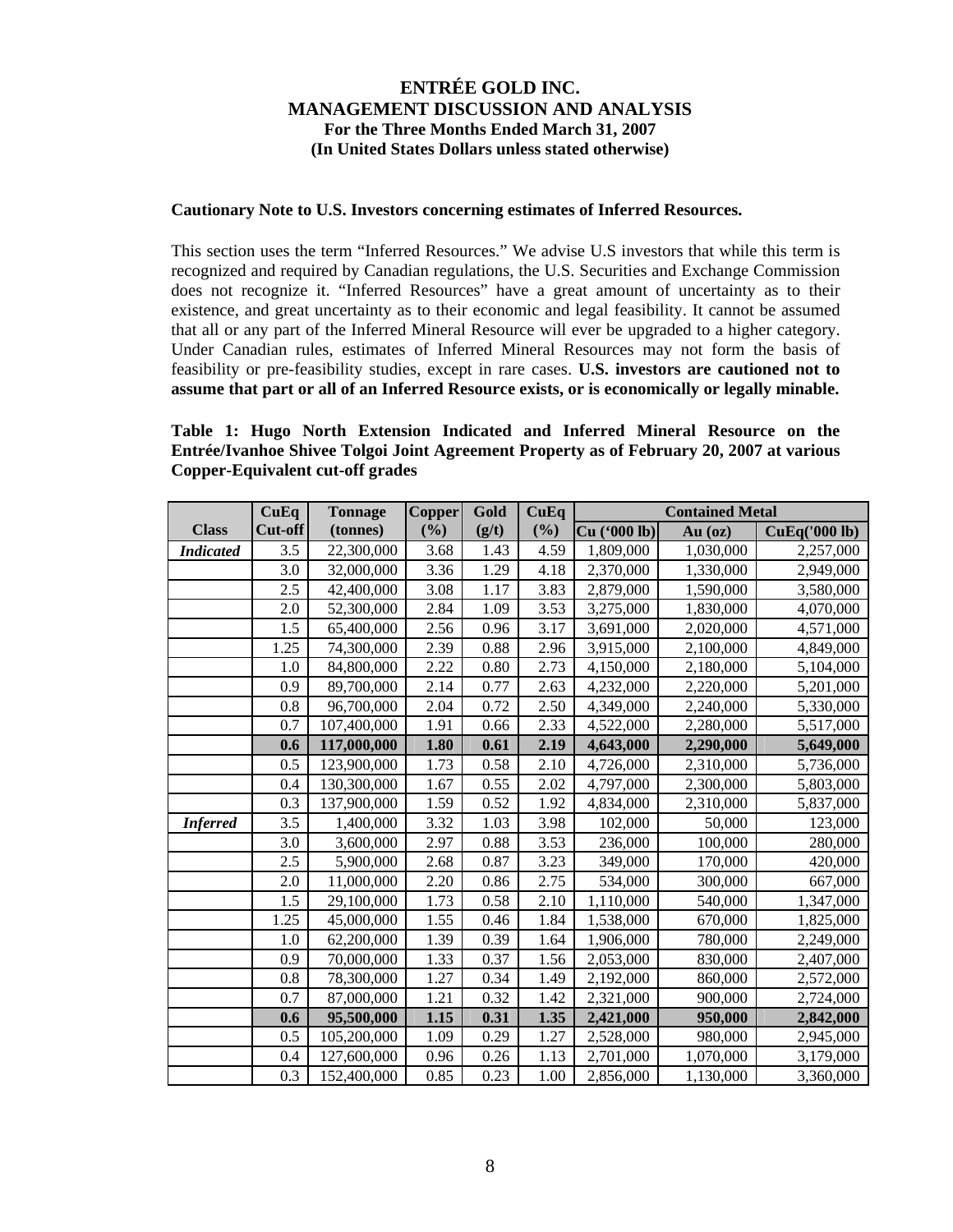### **\* Copper equivalent grades have been calculated using assumed metal prices (US\$0.80/lb. for copper and US\$350/oz. for gold); %Cu equivalent = %Cu +**  $[Au(g/t)x(11.25/17.64)]$

Ivanhoe has the right to earn an 80% interest in mineral rights on the project area below a depth of 560 metres. Accordingly, Entrée's 20% interest in the Indicated Resource using a 0.6% copper equivalent cut-off is estimated to be 23.4 million tonnes, containing approximately 930 million pounds of copper and approximately 640,000 ounces of gold. Entrée's 20% interest in the Inferred Resource is estimated to be 19.1 million tonnes, containing approximately 484 million pounds of copper and approximately 190,000 ounces of gold. Mineral resources are not mineral reserves and do not have demonstrated economic viability.

In 2006, Ivanhoe completed a program of condemnation drilling on the Entrée-Ivanhoe Lookout Hill Agreement Area in preparation for infrastructure construction associated with the development of Oyu Tolgoi. On October 25, 2006, we announced that a body of low-grade shallow copper and gold mineralization ("Ulaan Khud") was intersected approximately 7 km north of the Hugo North Extension. The area between Ulaan Khud and the Hugo North Extension has received only limited drill testing and remains a viable exploration target.

The potential southern extension to the Oyu Tolgoi deposits which lies within the Entrée-Ivanhoe Agreement Area is currently being drill tested by Ivanhoe.

## **II) Lookout Hill**

In 2006, eleven diamond drill holes, totaling 8,614.1 m, and 18 shallow reverse circulation holes, totaling 3,290 m, were completed by Entrée on targets outside the Entrée-Ivanhoe Agreement Area. Drilling outlined a new area of molybdenum mineralization west of Oyu Tolgoi, in the West Grid area of Lookout Hill. Elevated molybdenum is associated with the Oyu Tolgoi mineralized system; however, this is the first time significant molybdenum values have been encountered in drilling on the portion of Lookout Hill that is outside the Agreement with Ivanhoe. The relationship between this new zone and the Oyu Tolgoi mineralized system is currently undefined. Establishing a better understanding of this new zone will be one of Entrée's primary initiatives during 2007.

Additional work in 2006 included Induced Polarization ("IP") and magnetometer geophysical surveys, soil and rock geochemical sampling, and geological mapping.

The areas targeted by drilling in 2006 included: West Grid geophysical, geological and geochemical anomalies; the large Ring Dyke geophysical anomaly and associated zones of alteration; the Zone III epithermal gold system; and the Zones I and II areas of associated alteration and geophysical targets.

Significant 2006 exploration results include:

a) The identification of a northerly trending 9+ km long area of intermittent, intrusive-contact related molybdenum mineralization. These molybdenum enriched areas were outlined by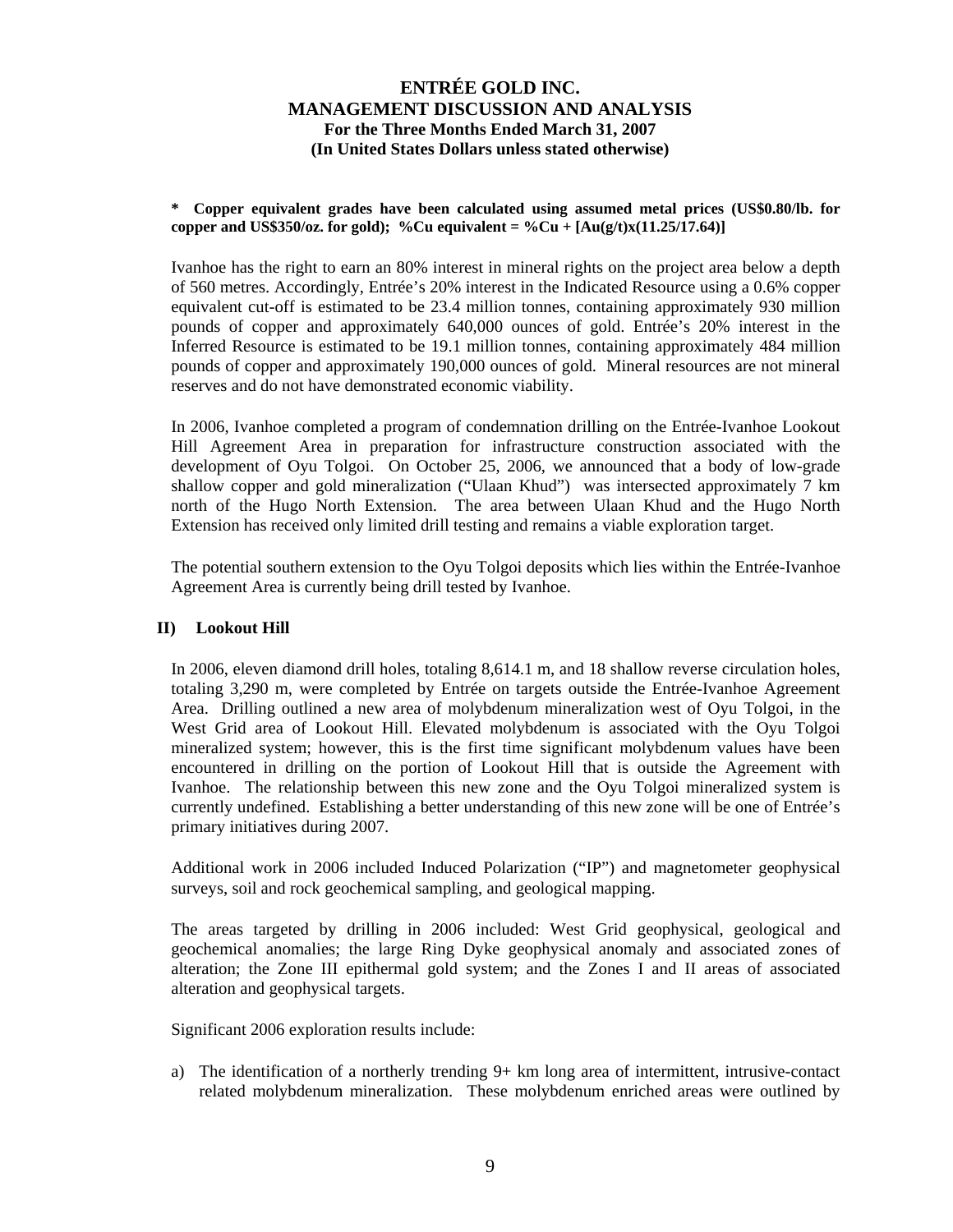non-continuous surface soil and rock geochemical sampling and 2,438.8 m of diamond drilling. Follow-up exploration, including diamond drilling, in 2007 has commenced.

- b) Drilling of geophysical IP targets in the West Grid area identified Devonian aged intrusives (the age of copper-gold mineralization at Oyu Tolgoi) in association with alteration and sulphide mineralization (predominantly pyrite). Drilling at the north end of a strong IP conductor, that trends south onto the joint Entrée-Ivanhoe Agreement Area to the south and west of Ivanhoe's Oyu Tolgoi concession, intersected zones of strong pyrite mineralization with narrow intervals of anomalous gold, molybdenum and copper (ie. 1.25 m of 492 ppb Au; 2 m of 242 ppb au; 2m of 177 ppm Mo and 2m of 445 ppm Cu). Additional drilling is planned for this area during the 2007 exploration season.
- c) Reverse circulation drilling in the area of Zone III encountered anomalous gold values to the north of the area drilled in 2005. Additional follow up work has been recommended by the technical team.
- d) Seven reverse circulation drill holes were completed over a blind IP target in Ring Dyke target area. The program was successful in outlining a sulphide rich (predominantly pyrite) epithermal or high-level porphyry system that will require further testing in 2007.

### **III) Manlai**

Entree's Manlai property is located approximately 125 kilometres to the north of Lookout Hill and adjoins the east end of Ivanhoe's Kharmagtai porphyry copper-gold project.

Exploration at Entrée's Manlai project in 2006 focused on following up targets identified during the previous field season. It consisted of 13 km of infill time domain IP survey, eight diamond drill holes (totally 4,270 m), and additional geological mapping. The drilling and mapping greatly enhanced the Company's understanding of the geological setting. The drilling was successful in partially defining a mineralized porphyry-style stockwork over an area approximately 250m x 500 m. which remains open along strike and to depth.

### **IV) Sol Dos Prospect**

Entrée commenced exploration of the Sol Dos copper prospect in the fall of 2006. The property is located in the Safford area of south-east Arizona. A geophysical crew completed a 20 line km program consisting of deep probing IP and magnetic surveys. Entrée has an option to earn a 100% interest in Sol Dos, subject to a 2% NSR, half of which can be purchased by Entrée.

The Company has commenced drilling of targets outlined by the IP and magnetometer surveys. The prospect is modeled as a large porphyry copper target, similar to the Safford Mine (San Juan and Dos Pobres deposits), currently being developed by Phelps Dodge approximately 8 km to the northwest and to the deep, high-grade Resolution porphyry copper deposit being evaluated by Rio Tinto and BHP Billiton, approximately 100 km to the north-west.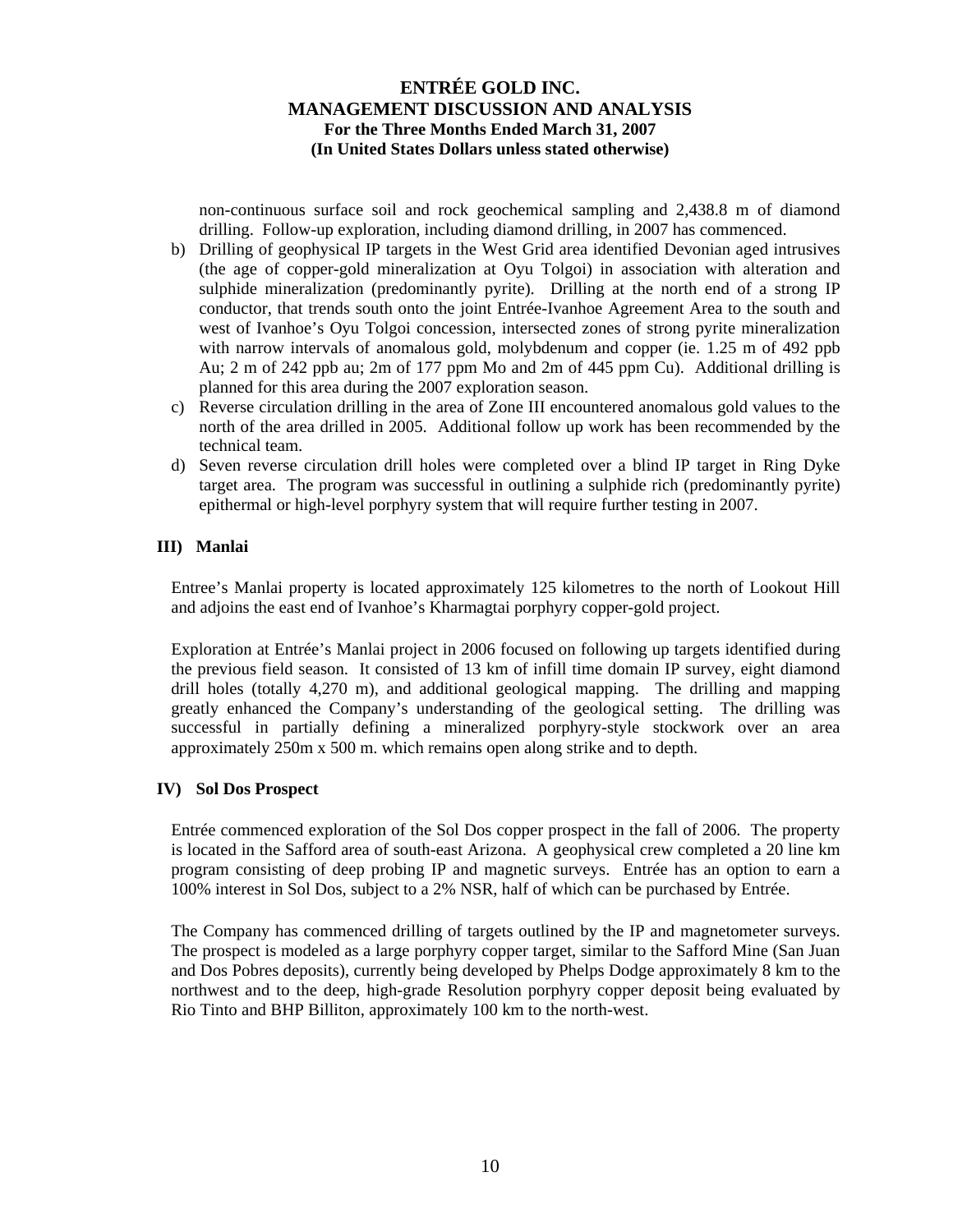### **B) GENERAL AND ADMINISTRATIVE**

For the three months ended March 31, 2007, general and administrative expense before stockbased and escrow share compensation was \$525,771 compared to \$462,997 in 2006 as set out above. The increase was primarily due to consulting fees and legal fees in connection with corporate matters.

### **C) STOCK-BASED COMPENSATION**

For the three months ended March 31, 2007, stock-based compensation expense was \$52,999 compared to \$240,393 in 2006 as set out above. Stock-based compensation expense in 2007 represents the fair value of 50,000 stock options granted during the quarter, compared to 245,000 options in 2006.

## **D) STOCKHOLDER COMMUNICATIONS AND INVESTOR RELATIONS**

For the three months ended March 31, 2007, stockholder communications and investor relations expense before stock-based compensation was \$224,250 compared to \$752,069 in 2006. The larger amount in the year 2006 period was due primarily to an investor relations campaign in Europe.

## **E) INTEREST INCOME**

For the period ended March 31, 2007, interest income was \$139,682 compared to \$191,719 in 2005. The Company earns income on its cash and cash equivalents. The decrease in interest income in 2007 compared with 2006 arises from lesser principal amounts. Cash balances were generated by private placements, warrants exercise and options exercise.

## **F) OUTLOOK**

Results of the 2006 field season in Mongolia were encouraging, as announced in news releases from October 25, 2006 and January 10, 2007. Consequently, the Company has commenced its 2007 exploration programs Lookout Hill and Manlai.

All of our exploration licenses in Mongolia currently expire in March or April 2008. Under Mongolian Minerals Law, we may extend these licenses until March or April 2010. Exploration license holders are entitled to apply for conversion to a mining license before their exploration license has expired. We intend to make application for appropriate conversion to mining licenses for some or all of our current exploration licenses.

The Company intends to complete the first phase of drilling at Sol Dos in Q2 2007. Once results have been compiled and analyzed, a determination will be made on whether to continue with exploration of this property.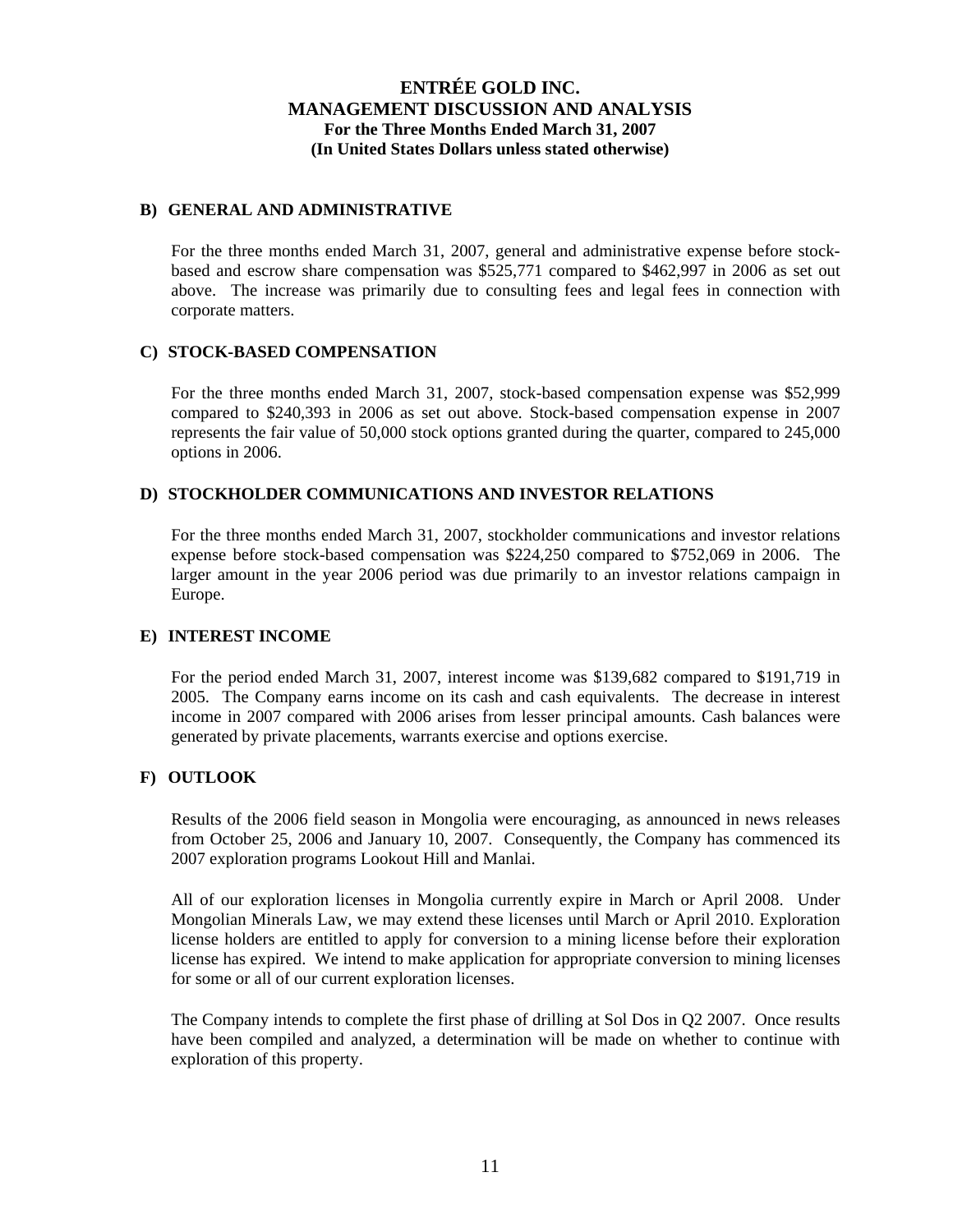# **4. SELECTED QUARTERLY DATA**

|                                   | <b>Ouarter</b>         | <b>Ouarter</b>   | <b>Ouarter</b>             | Quarter     |
|-----------------------------------|------------------------|------------------|----------------------------|-------------|
|                                   | ended                  | ended            | ended                      | ended       |
|                                   | March 31,              | December         | September                  | June 30,    |
|                                   | 2007                   | 31, 2006         | 30, 2006                   | 2006        |
|                                   | \$                     |                  |                            |             |
| Exploration                       | 509,916<br>-S          | 1,790,930 \$     | 2,571,691<br><sup>\$</sup> | 1,209,454   |
| General and administrative        | 806,402                | 789.337          | 1,240,727                  | 851,580     |
| Loss form operations              | (1,316,318)            | (2,580,267)      | (3,812,418)                | (2,061,034) |
| Interest income                   | 139,682                | 174,532          | 202,112                    | 153,510     |
| Net loss                          | \$<br>$(1,176,636)$ \$ | $(2,405,735)$ \$ | $(3,610,306)$ \$           | (1,907,524) |
| Loss per share, basic and diluted | \$<br>$(0.03)$ \$      | $(0.03)$ \$      | $(0.05)$ \$                | (0.03)      |
|                                   |                        |                  |                            |             |
|                                   | Quarter                | Quarter          | <b>Ouarter</b>             | Quarter     |
|                                   | ended                  | ended            | ended                      | ended       |
|                                   | March 31,              | December         | September                  | June 30,    |
|                                   | 2006                   | 31, 2005         | 30, 2005                   | 2005        |
| Exploration                       | \$<br>514,816<br>-\$   | 2,560,422 \$     | 2,569,409<br><sup>\$</sup> | 2,032,805   |
| General and administrative        | 1,408,679              | 726,525          | 611,050                    | 2,278,886   |
| Loss form operations              | (1,923,495)            | (3,286,947)      | (3,180,459)                | (4,311,691) |
| Interest income                   | 191,719                | 165,224          | 125,790                    | 23,339      |
| Net loss                          | \$(1,731,776)          | $(3,121,723)$ \$ | $(3,054,669)$ \$           | (4,288,352) |
|                                   |                        |                  |                            |             |
| Loss per share, basic and diluted | \$<br>$(0.02)$ \$      | $(0.05)$ \$      | $(0.05)$ \$                | (0.08)      |

# **5. LIQUIDITY**

To date the Company has not generated significant revenues from its operations and is considered to be in the exploration stage. Working capital on hand at March 31, 2007 was \$13,367,000 and is more than sufficient to finance budgeted exploration, general and administrative expense, investor relations for 2007. The company has approximately \$7,000,000 surplus funds available for acquisitions and/or operating requirements for 2008. At present the Company is dependent on equity financing for additional funding if required. Should one of the Company's projects proceed to the mine development stage, it is expected that a combination of debt and equity financing would be available.

## **Operating activities**

Cash used in operations was \$1,628,355 for the three months ended March 31, 2007 (2006 - \$1,857,700) and represents expenditures on mineral property exploration and general and administrative expense as described above.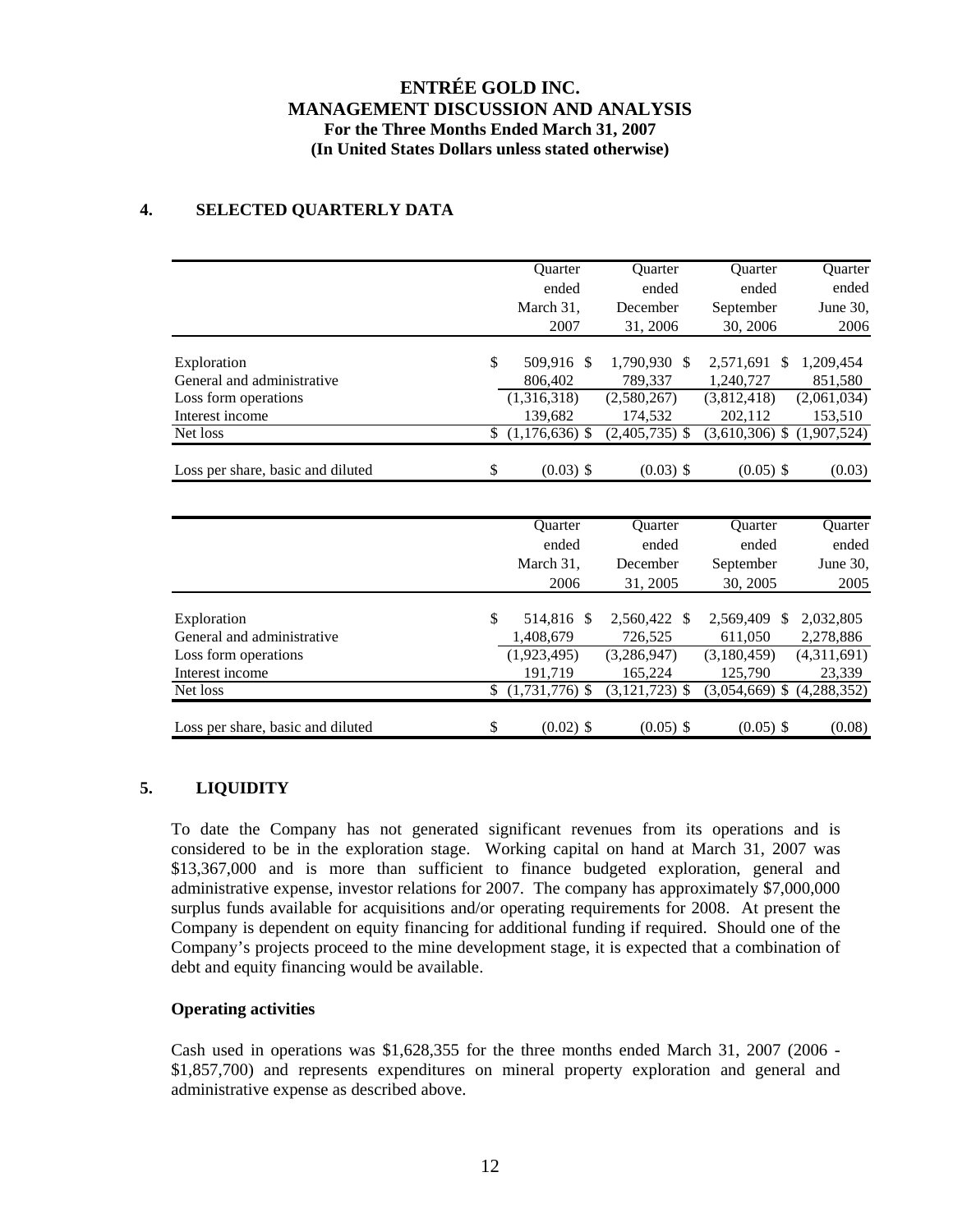### **Financing activities**

During the three months ended March 31, 2007 and 2006, the Company issued common shares as follows:

|                           | Year ended    | Year ended | Year ended                   | Year ended |
|---------------------------|---------------|------------|------------------------------|------------|
|                           | March         | March      | March                        | March      |
|                           | 31, 2007      | 31, 2007   | 31, 2006                     | 31, 2006   |
|                           | <b>Shares</b> | Amount     | <b>Shares</b>                | Amount     |
|                           |               |            |                              |            |
| Private placements        | - \$          |            | - \$                         |            |
| Exercise of warrants      |               |            | $\qquad \qquad \blacksquare$ |            |
| Exercise of stock options | 55,000        | 38,450     | 850,000                      | 733,899    |
|                           | 55,000 \$     | 38,450     | 850,000 \$                   | 733,899    |

### **Investing activities**

During the three months ended March 31, 2007, the Company expended \$58,755 on equipment, primarily for exploration activities (2006 - \$40,482).

### **Table of Contractual Commitments**

The following table lists as of March 31, 2007 information with respect to the Company's known contractual obligations.

| Less        | More             |                    |                          |                          |
|-------------|------------------|--------------------|--------------------------|--------------------------|
| than 1 Year | 1-3 Years        | 3-5 Years          | than 5 Years             | Total                    |
|             |                  |                    |                          |                          |
|             |                  |                    | $\overline{\phantom{m}}$ | 320,442                  |
|             | 55,548<br>55,548 | 153,142<br>153.142 | 111,752<br>111.752       | $\overline{\phantom{a}}$ |

## **Outstanding share data**

As at March 31, 2007, there were 70,913,093 common shares outstanding. In addition there were 8,573,000 stock options outstanding with exercise prices ranging from C\$0.46 to C\$2.32 per share. Share purchase warrants outstanding totalled 7,542,410 at prices ranging from C\$2.75 to C\$3.00 per share and expiring on dates varying from June 29, 2007 to July 7, 2007.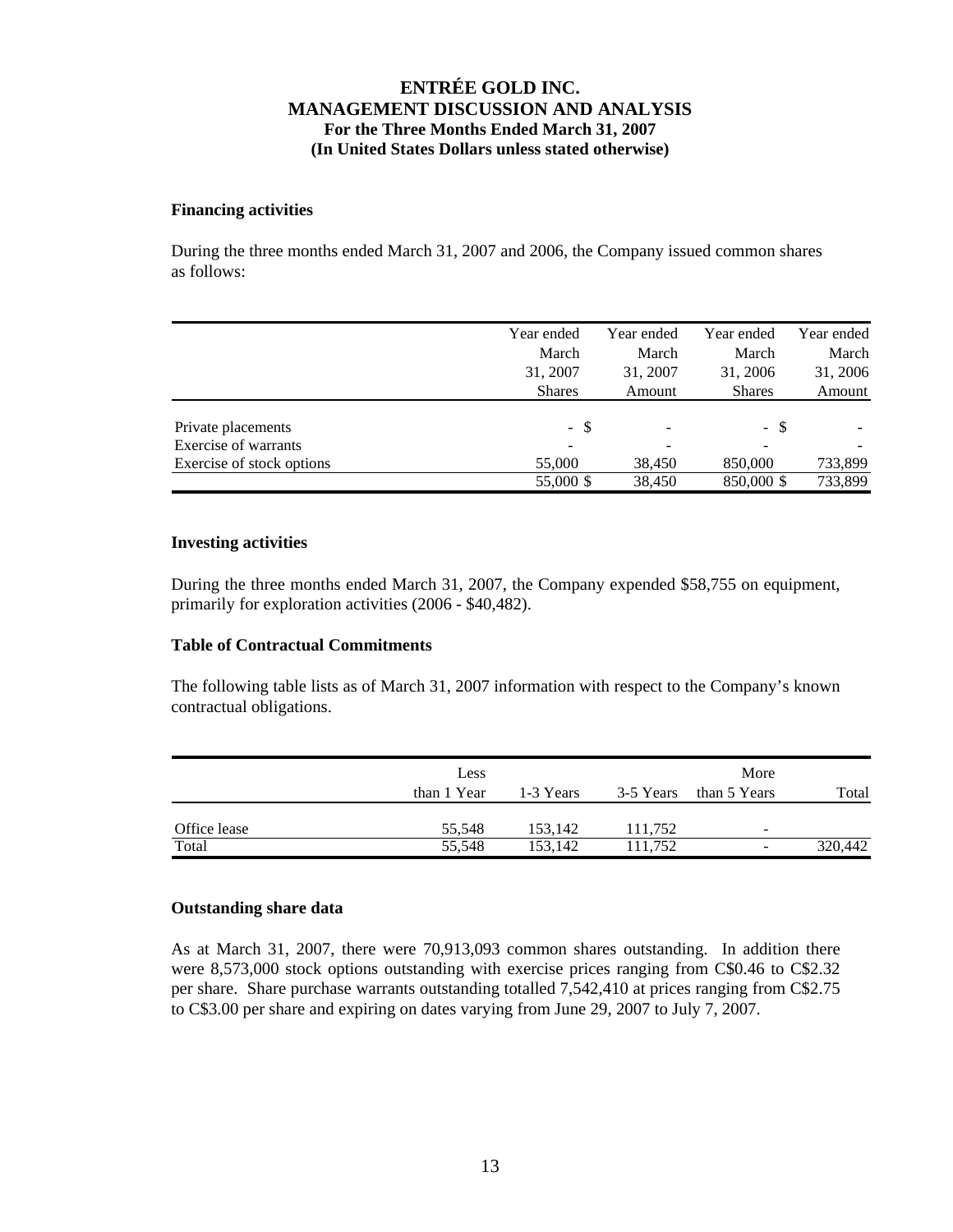### **6. CAPITAL RESOURCES**

The Company had no commitments for capital assets at March 31, 2007.

At March 31, 2007, the Company had working capital of approximately \$13,367,000 compared to approximately \$14,309,000 at December 31, 2006. Budgeted expenditures for the 12 months ending December 31, 2007 total approximately \$5,300,000 for exploration and \$2,000,000 for administration and stockholder communications, net of interest and other income. Working capital on hand is expected to exceed cash requirements for the ensuing nine months by approximately \$7,000,000.

The Company is committed to make lease payments for the rental of office space totaling \$320,172 over five years.

### **7. OFF-BALANCE SHEET TRANSACTIONS**

The Company has no off-balance sheet arrangements except for contractual obligation noted above.

### **8. TRANSACTIONS WITH RELATED PARTIES**

Related party transactions are summarized in Note 7 to the audited consolidated financial statements for the three months ended March 31, 2007.

### **9. PROPOSED TRANSACTIONS**

Not applicable.

## **10. CRITICAL ACCOUNTING ESTIMATES**

The preparation of consolidated financial statements in conformity with generally accepted accounting principles in the United States of America requires management to make estimates and assumptions that affect the reported amount of assets and liabilities and the disclosure of contingent assets and liabilities at the date of the financial statements and the reported amount of revenues and expenses during the period. Actual results could differ from these estimates.

The Company follows accounting guidelines in determining the value of stock option compensation, as disclosed in Note 5 to the Financial Statements. Unlike other numbers in the accounts, this is a calculated amount not based on historical cost, but on subjective assumptions introduced to an option pricing model, in particular: (1) an estimate for the average future hold period of issued stock options before exercise, expiry or cancellation and (2) future volatility of the Company's share price in the expected hold period (using historical volatility as a reference). Given that there is no market for the options and they are not transferable, the resulting value calculated is not necessarily the value the holder of the option could receive in an arm's-length transaction.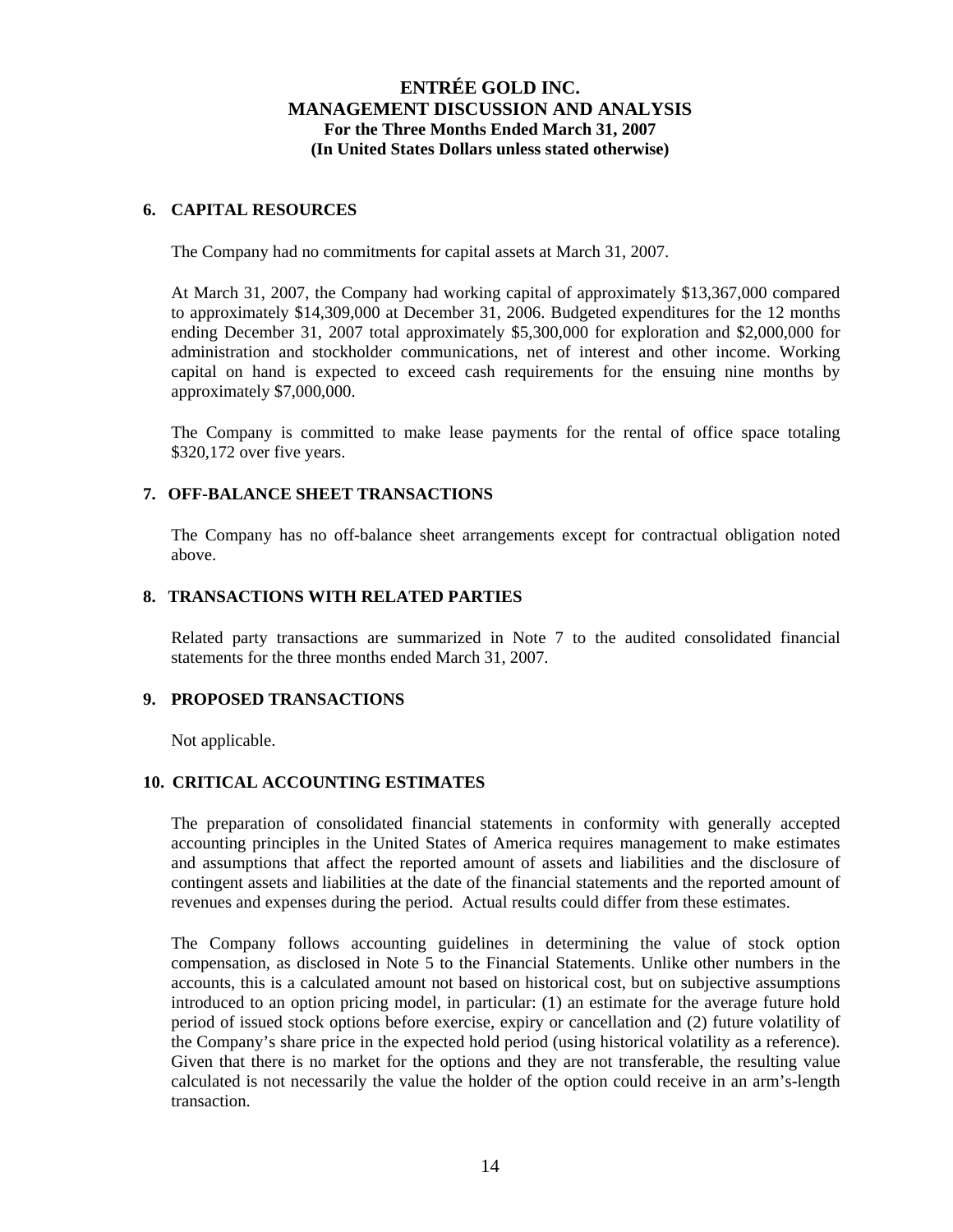The Company's accounting policy is to expense exploration costs on a project by project basis consistent with United States GAAP. The policy is consistent with that of the other exploration companies that have not established mineral reserves. When a mineral reserve has been objectively established further exploration costs would be deferred. Management is of the view that its current policy is appropriate for the Company.

## **11. CHANGES IN ACCOUNTING POLICIES**

A detailed summary of all of the Company's significant accounting policies and the estimates derived therefrom is included in Note 2 to the annual consolidated financial statements for the year ended December 31, 2006.

## **12. FINANCIAL INSTRUMENTS AND OTHER INSTRUMENTS**

The Company's financial assets and liabilities consist of cash and cash equivalents, receivables, deposits and accounts payable and accrued liabilities, some of which are denominated in U.S. dollars and Mongolian Tugriks. These accounts are recorded at their fair market value. The Company is at risk to financial gain or loss as a result of foreign exchange movements against the Canadian dollar. The Company minimizes its foreign exchange risk by maintaining low account balances in currencies other than the Canadian dollar. The Company does not currently have major commitments to acquire assets in foreign currencies; but historically it has incurred the majority of its exploration costs in foreign currencies.

The Company's cash equivalent are redeemable after 30 days without penalty and are renewable bank instruments that provide a fixed rate of interest during the term usually one year. When a matured instrument is renewed, the new interest rate may be higher or lower than the current rate. The Company reviews its bank instruments on a monthly basis and renews if interest rates are higher than on the current instrument.

## **13. OTHER MD&A REQUIREMENTS**

### **Forward-Looking Statements**

Except for historical information contained in this discussion and analysis, disclosure statements contained herein are forward-looking, as defined in the United States Private Securities Litigation Reform Act of 1995. Forward-looking statements are subject to risks and uncertainties that could cause actual results to differ materially from those in such forward-looking statements. Forwardlooking statements are made based on management's beliefs, estimates and opinions on the date the statements are made and the Company undertakes no obligation to update forward-looking statements if these beliefs, estimates and opinions or other circumstances should change. Investors are cautioned against attributing undue certainty to forward-looking statements.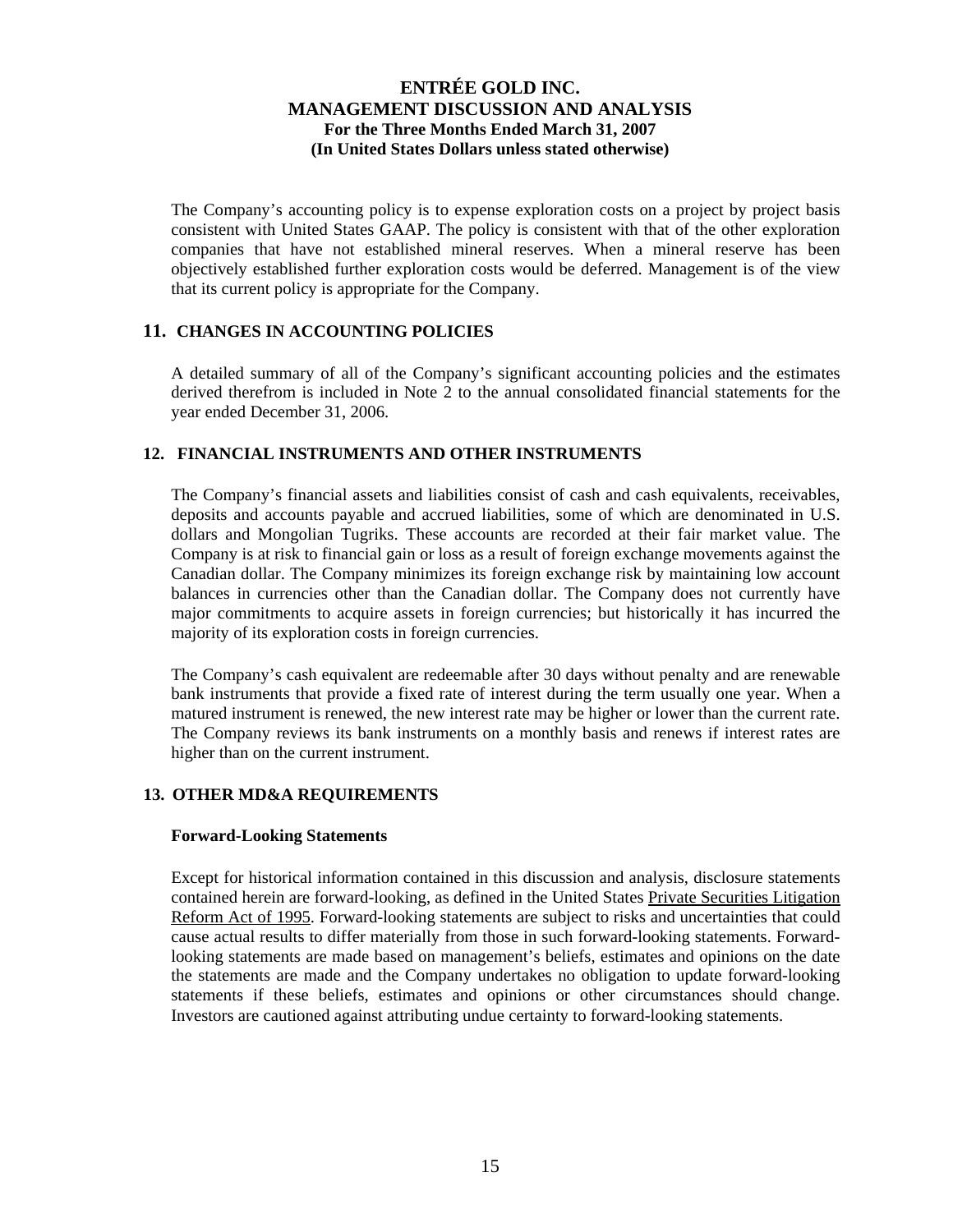### **Risk**

The Company is a mineral exploration and development company and is exposed to a number of risks and uncertainties that are common to other companies in the same business; some of these risks have been discussed elsewhere in this report. The reader should also refer to the discussion of risks contained in the Annual Information Form available on SEDAR at www.sedar.com.

There is no assurance that a commercially viable mineral deposit exists on any of our properties, and further exploration is required before we can evaluate whether any exist and, if so, whether it would be economically and legally feasible to develop or exploit those resources. Even if we complete our current exploration program and we are successful in identifying a mineral deposit, we would be required to spend substantial funds on further drilling and engineering studies before we could know whether that mineral deposit will constitute a reserve (a reserve is a commercially viable mineral deposit).

The Company must comply with license and permitting requirements, as the exploration licenses for all Mongolian properties expire in March or April 2008. Mongolian Minerals Law was amended in July 2006. Consequently, our licenses may be extended for a further two year term for final expiry in March and April 2010, unless previously converted to mining licenses. The total estimated annual fees in order to maintain the licenses in good standing is approximately \$280,000.

The Company must comply with environmental regulations that govern air and water quality and land disturbance and provide mine reclamation and closure costs.

The Company's financial success is subject to, among other things, fluctuations in copper and gold prices which may affect current or future operating results and may affect the economic value of its mineral resources. The Company's ability to obtain financing to explore for mineral deposits and to complete the development of those properties it has classified as assets is not assured; nor is there assurance that the expenditure of funds will result in the discovery of an economic mineral deposit. Should one or more of these risks and uncertainties materialize, or should underlying assumptions prove incorrect, actual results may vary materially from those described in forward-looking statements.

The Company has not completed a feasibility study on any of its deposits to determine if its hosts a mineral resource that can be economically developed and profitably mined.

### **Disclosure Controls and Procedures**

Management is responsible for the preparation and integrity of the financial statements, including the maintenance of appropriate information systems, procedures and internal controls. Management is also responsible to ensure that information disclosed externally, including the financial statements and MD&A, is complete and reliable. Management has evaluated the effectiveness of the Company's disclosure controls and procedures and has concluded that they are operating effectively.